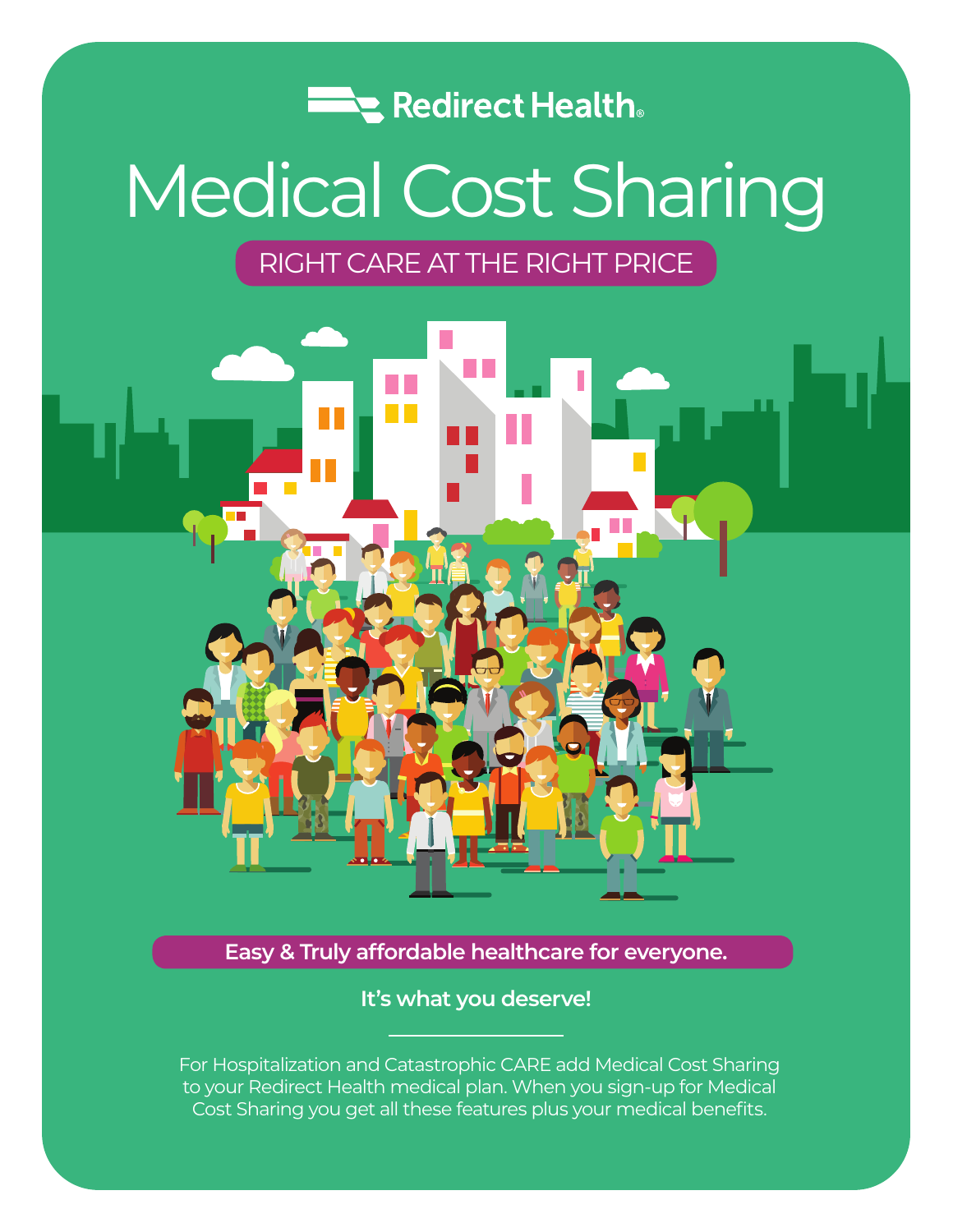

## First things FIRST.

Is Medical Cost Sharing REALLY going to take care of me if something bad happens? We hear you and that would be our first question too. Long answer short, Yes! Medical Cost Sharing protects you against high-dollar medical expenses life throws your way!

# How Medical Cost Sharing Works

- **1** You and your Family join the Medical Cost Sharing Community
- **2** You begin contributing monthly to the Community
- **3** When you have an eligible medical Need, you pay the first Initial Unshareable Amount (IUA) and submit the remaining bills to the Community. This is called the IUA.
- **4** Community shares funds with you & your family for eligible Needs



## What Makes Redirect Health & Medical Cost Sharing Unique

Right Care at the Right Price – **Always Call | Text | App First**

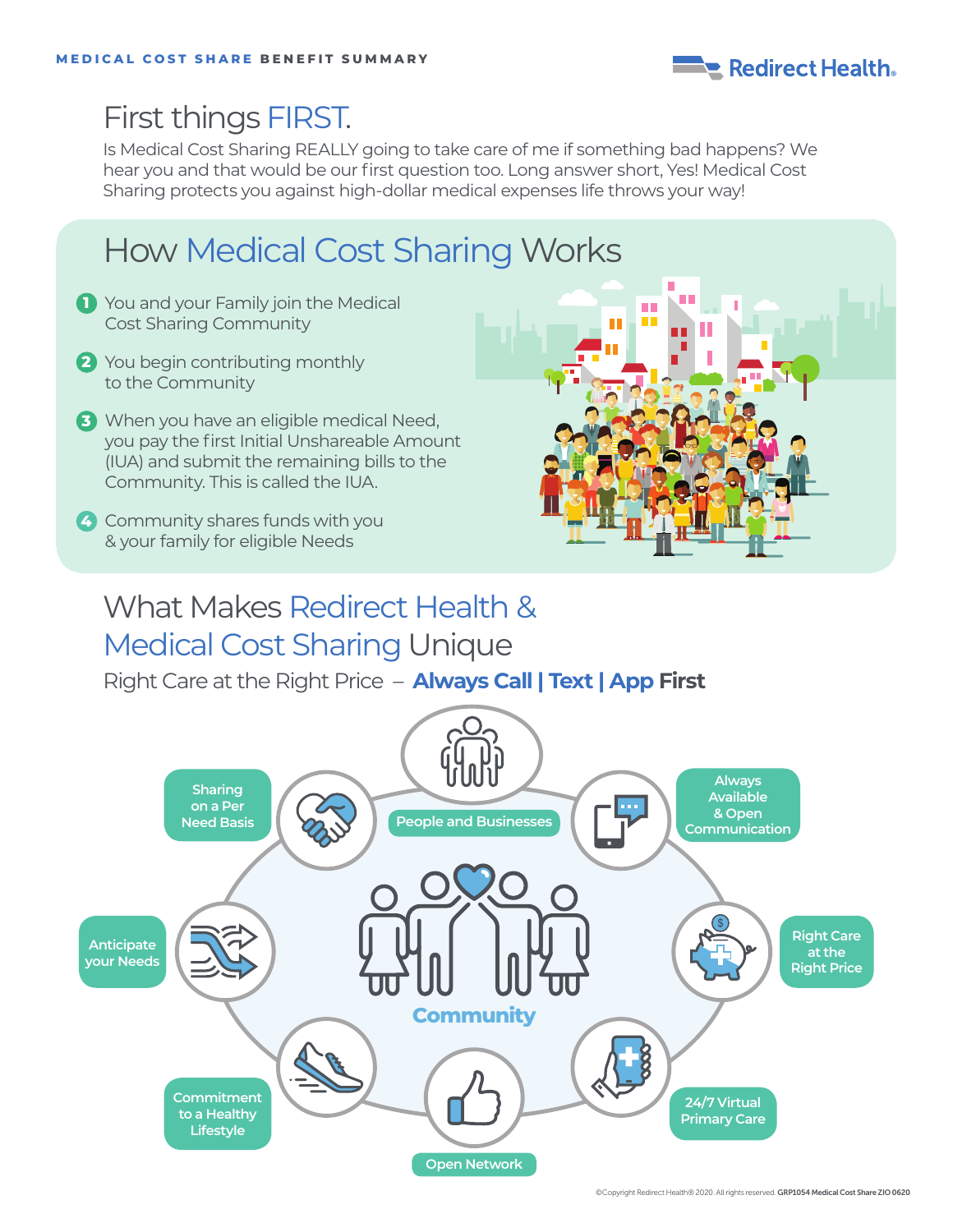

# Getting the Right Price How Needs Are Shared

Thousands of community members across the United States voluntarily commit to contribute monthly to one another's larger medical expenses. Here is a look at how medical cost sharing works when you have a Need.

# The Medical Cost Sharing Process for Redirect Health members

#### **You Have a Large Medical Expense**

(Related to a new injury or illness)

#### **Always call, text or use your app first**

**Examples: Appendicitis,** broken bones, fractures, lacerations, cyst removal, car accidents, infectious diseases, gastrointestinal issues, liver disease, cancer, stroke, heart attacks, medically necessary surgery, and more



### How Pre-Existing Conditions are Shared

A condition is considered pre-existing if you have symptoms or treatment within the last 24 months at the time of joining the community.

Pre-existing conditions will become eligible for sharing based on member's tenure with the cost share, as indicated by the following graduated sharing schedule:

| Time Constraints For Pre-existing Conditions<br>After Membership Effective Date | <b>Sharing Eligibility</b> |
|---------------------------------------------------------------------------------|----------------------------|
| First 12 months                                                                 | Not shareable              |
| Months 13-24                                                                    | Shareable to \$25,000      |
| Months 25-36                                                                    | Shareable to \$50,000      |
| Month 37 and after                                                              | Shareable to \$125,000     |

#### **Additional Sharing Restrictions - Tobacco:**

Due to the increased likelihood of higher medical costs associated with tobacco use, households with one or more tobacco users are required to contribute an additional \$75/month.

Unless tobacco users age 50 and older are confirmed tobacco-free for 12 months, they will have a sharing limit of \$50,000 for each of the following conditions: **1. Cancer, 2. Heart conditions, 3. COPD, 4. Stroke.** 

### Medical Cost Sharing Price (Monthly)

| <b>Member Only</b>             | \$175 |
|--------------------------------|-------|
| <b>Member &amp; Child(ren)</b> | \$365 |
| <b>Member &amp; Spouse</b>     | \$365 |
| <b>Member &amp; Family</b>     | \$520 |

Member households that experience multiple needs within a 12-month rolling membership year are asked to pay up to three Initial Unshareable Amount per year. Additional needs that meet a \$500 threshold would be considered fully shareable with the community.